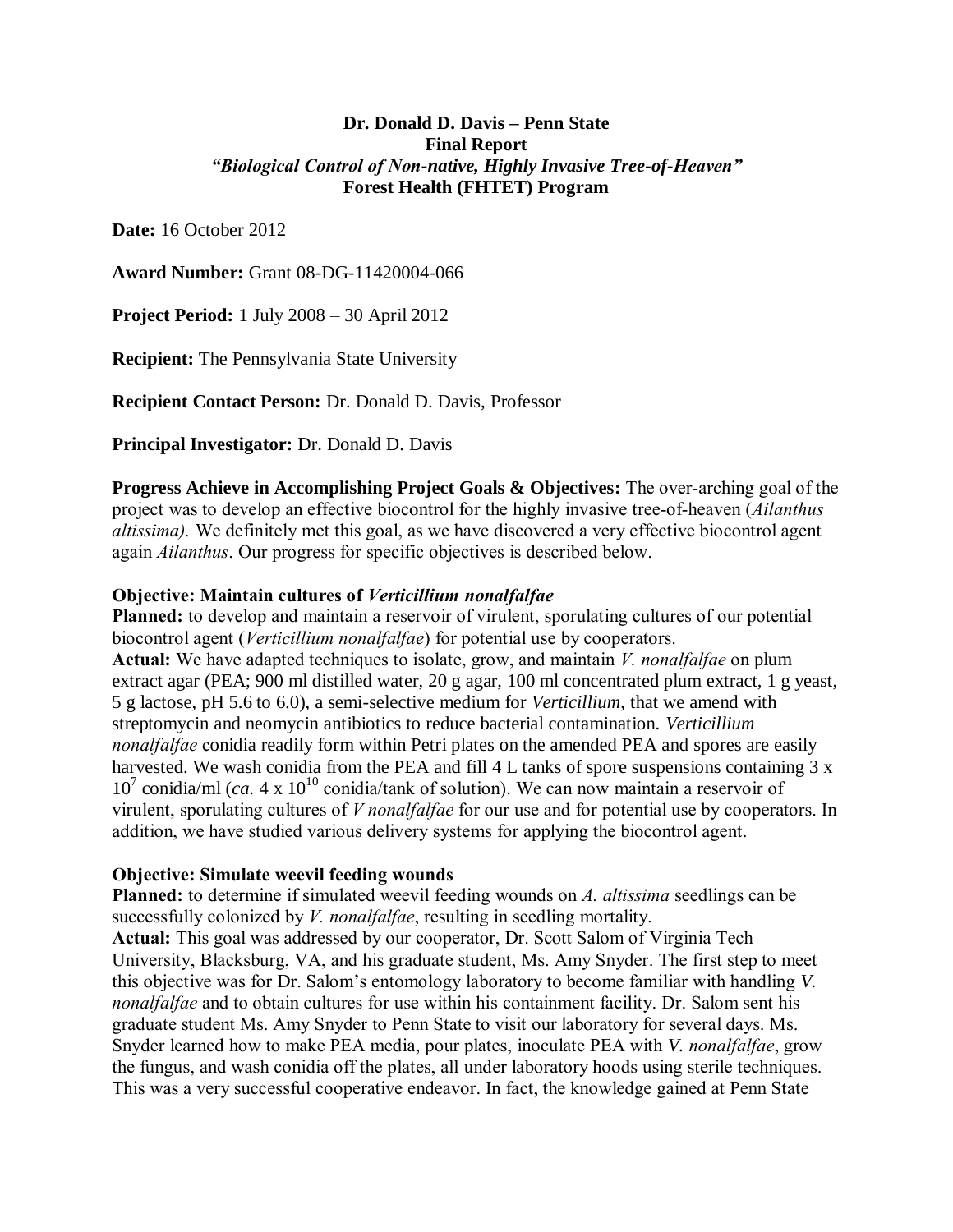helped Ms. Snyder with her field work, in which she found *V. nonalfalfae* killing *Ailanthus* trees at several locations in Virginia, a very exciting and important find. Dr. Davis (PI) served as a member of Ms. Snyder's M.S. thesis committee at Virginia Tech.

# **Objective: Determine susceptibility of additional hosts** *V. nonalfalfae* **isolate PSU140**

**Planned:** as part of our risk analyses, to determine if non-target plant species are susceptible to *V. nonalfalfae*

**Actual:** We first compiled a list of more than 80 native and non-native plant species, for which we wanted to test susceptibility to *V. nonalfalfae*. Species were selected based on several criteria: 1) reported susceptibility to *V. nonalfalfae* based a thorough scientific literature review, 2) species that are ecologically important and occur naturally in Pennsylvania, 3) species that are economically important in Pennsylvania, and/or 4) TAG species on a list furnished by Dr. Scott Salom, our cooperator at Virginia Tech. We inoculated potted seedlings in the greenhouse, as well as native species in the field with *V. nonalfalfae*, and collected bi-weekly data regarding symptom development up to morality. In addition, we evaluated symptom development on those non-*Ailanthus* species that did not develop symptoms following previous years' inoculations. The purpose of these follow-up studies was to determine if latent symptoms develop years after inoculation on species thought to be resistant. Isolations were made from all previously inoculated species. We also established permanent plots within stands where *V. nonalfalfae* was killing *Ailanthus* and rated the susceptibility of non-*Ailanthus* species (*e.g.,* maples and oaks) that were growing intermingled with dead and dying *Ailanthus* trees. All results revealed that *V. nonalfalfae* poses little or no threat to non-*Ailanthus* plant species. It appears likely that *V. nonalfalfae* has become host-adapted to *Ailanthus*.

# **Objective: Determine susceptibility of** *Ailanthus* **to other isolates of** *V. nonalfalfae*

**Planned:** to collect diverse isolates of *V. nonalfalfae* from non-*Ailanthus* hosts and test their pathogenicity to *A. altissima*

**Actual:** We collected *V. nonalfalfae* isolates from *Ailanthus* infections of in in various regions of PA. These surveys furnished us with additional PA isolates of *V. nonalfalfae* that were used in comparative pathogenicity tests. Isolates were very similar and there appeared to be little difference among isolates. In addition to *Ailanthus*, we also inoculated several agricultural host species (alfalfa, eggplant, hops, potato, and tomato) with the various isolates. Again, results revealed that *V. nonalfalfae* poses little or no threat to non-*Ailanthus* agricultural species and is likely host-adapted to *Ailanthus*.

# **Objective: Characterize the genetic diversity and genotypic susceptibility of** *Ailanthus altissima* **within the United States**

**Planned:** to determine if *A. altissima* trees from various parts of the United States are equally susceptible to *V. nonalfalfae*

**Actual:** We conducted a thorough literature review to document multiple introductions of *A. altissima* into the United States from 1784-2010. We then collected *Ailanthus* seed and/or leaf tissue for DNA analysis from most states where *Ailanthus* was reported to occur. To characterize *Ailanthus* diversity in a more geographically local area, we also collected *Ailanthus* seed and/or leaf tissue for DNA analysis from most counties in Pennsylvania where *Ailanthus* grows. We conducted micro-satellite analyses on the samples; data are being analyzed.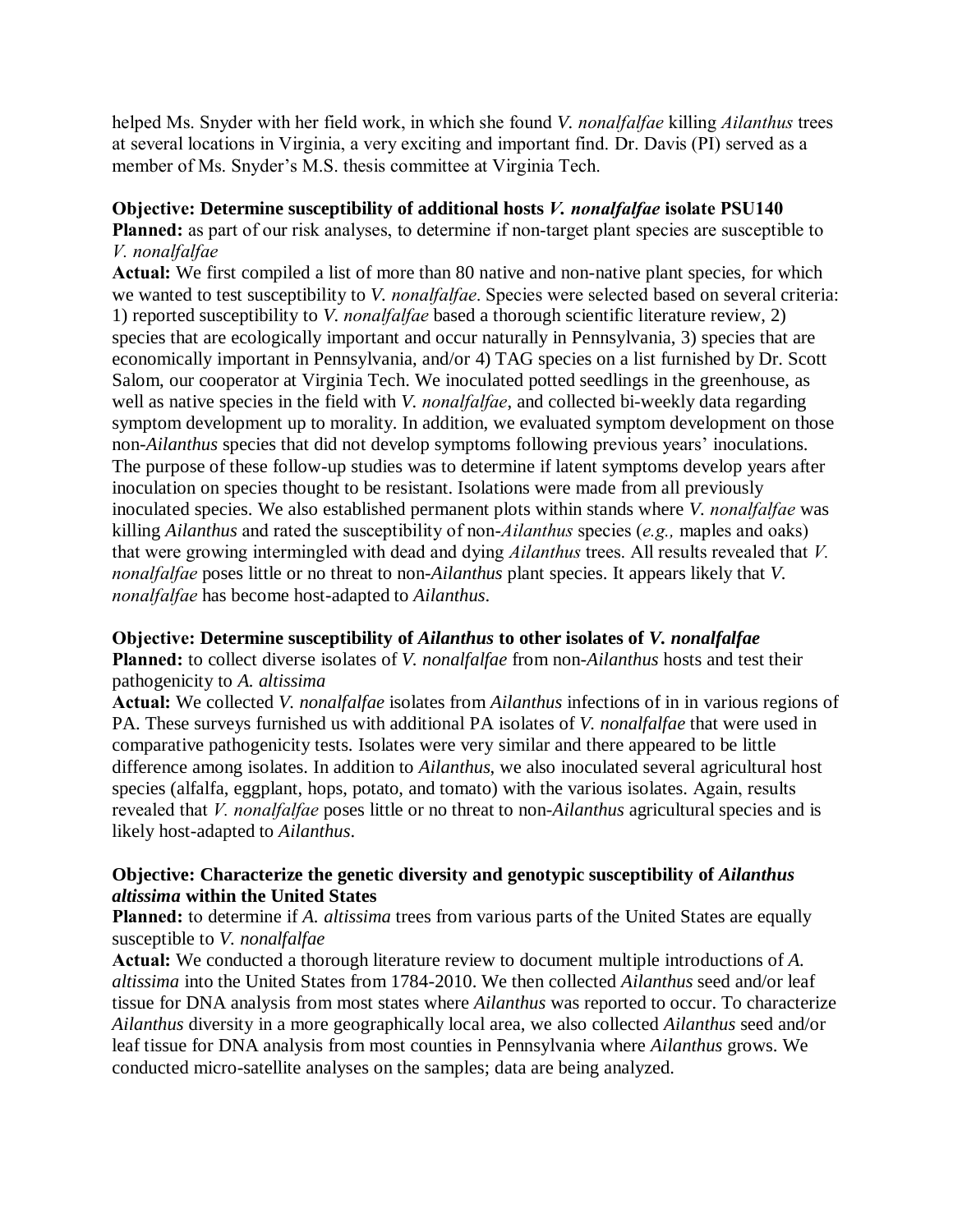#### **Objective: Molecular characterization of** *V. nonalfalfae*

**Planned:** To sequence the entire genome of *V. nonalfalfae isolate* 

**Actual:** Complete sequencing of the DNA of *V. nonalfalfae isolate* allow us to identify this isolate if it is collected from other states, and may allow us to determine why it is so pathogenic to *Ailanthus* and not to other plant species. It will also help us determine if the isolate is actually a new species of *Verticillium*. We initiated Illumina genome sequencing of one randomly selected *V. nonalfalfae* isolate, using isolate VaMS.102 from alfalfa as reference sequence to align our short-read sequence data. (VaMS.102 from alfalfa is the only isolate of *V. nonalfalfae* that has been completely sequenced). Using Illumina high throughput sequencer, a total 20 million reads were assembled into 45,381 contigs, whose length ranged from 100 bp to 6,610 bp. The total size of these contigs was 13Mb. The 45,381 contigs were blasted against nr db and shown with MEGAN. Bioinformatics data are being interpreted and additional sequencing is being conducted.

#### **Objective: Determine means of dissemination**

#### **Planned:** to determine means of dissemination *V. nonalfalfae*

**Actual:** We isolated *Verticillium* from 100% of wind-blown infected *Ailanthus* leaflets, indicating that infected leaflets are one possible means of short-range dissemination. In a preliminary study, we detected *Verticillium* on 6 - 12% of seeds collected from infected canopy female trees. In later studies, we recovered *V. nonalfalfae* from 100% of seeds sampled from infected female trees. Seeds are capable of flight even further than leaflets, and represent a likely means of moderate range dissemination. In terms of long-range dissemination, we have detected *Verticillium* on exoskeletons of *Euwallaceae validus*, an ambrosia beetle that we had observed on *Ailanthus* trees dying from Verticillium wilt. This ambrosia beetle is a non-native species introduced from China. We trapped insects within infected stands using funnel traps baited with Ultra-High-Release ethanol and alpha-pinene at five locations in southern Pennsylvania. We separated and identified the trapped *E. validus* ambrosia beetles, disarticulated them, and isolated their associated fungi. Results indicated that *V. nonalfalfae* is present on the exoskeleton of the beetles, but not in the mycangea, and any dissemination of *V. nonalfalfae* by the beetles is likely passive.

#### **Objective: Aerial Photography.**

**Planned:** to conduct aerial surveys and take digital photographs of the portion of southern Pennsylvania to detect new *Verticillium* wilt centers

**Actual:** We conducted several aerial surveys, but abandoned this type of survey as it was not efficient, and was very expensive.

#### **Objective: Develop and Test Various Inoculum Formulations.**

**Planned:** to develop various formulations of our PSU140 isolate of *V. nonalfalfae* inoculum for inoculating canopy *Ailanthus* trees in the field

**Actual:** We compared our standard inoculum (conidia in water) against: 1) reconstituted, lyophilized (freeze-dried), pulverized rye grain containing *V. nonalfalfae* resting structures (melanized hyphae), 2) reconstituted, lyophilized, pulverized *V. nonalfalfae* hyphal fragments and conidia that had been grown in various culture media, and 3) hyphae mixed with soil and